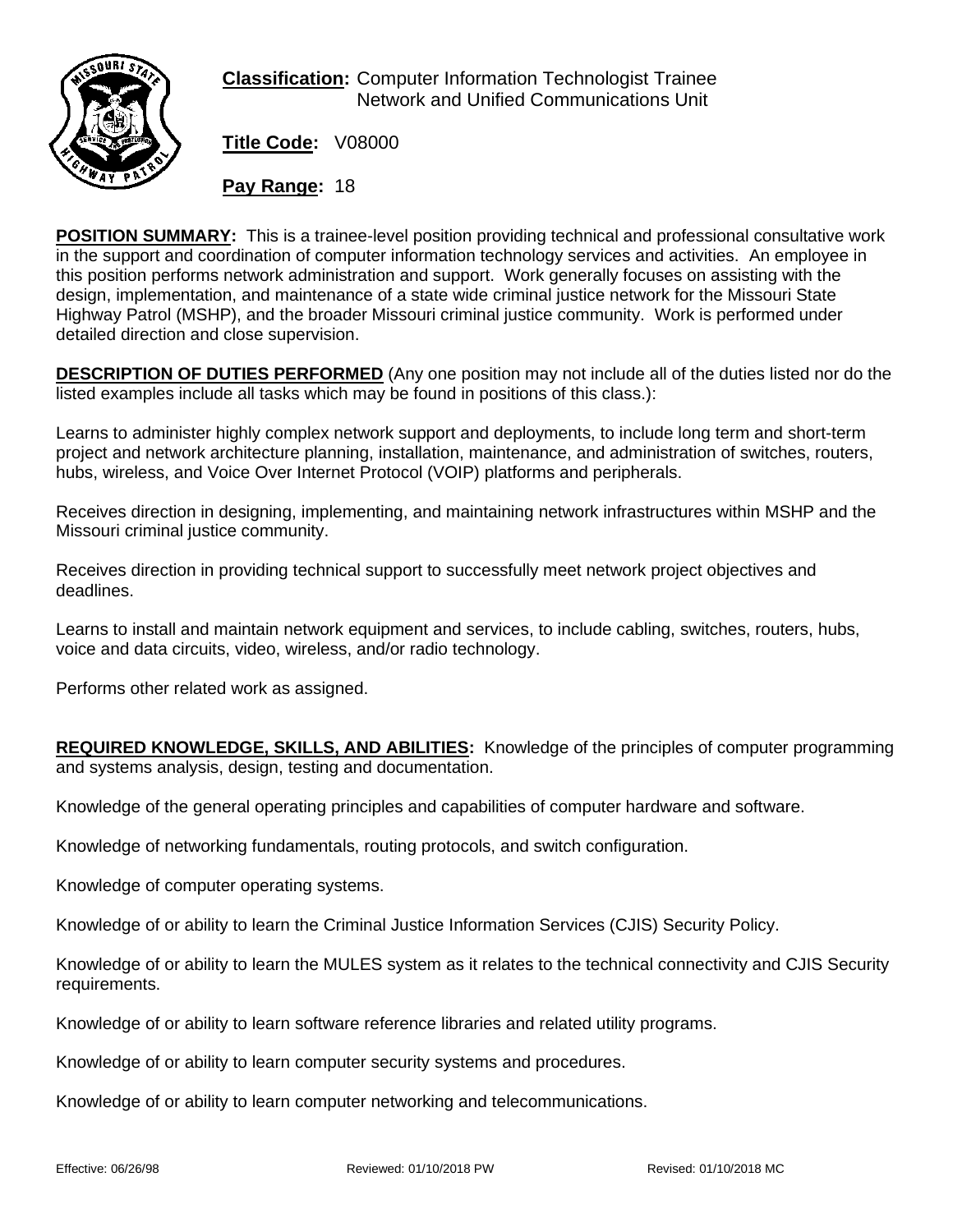## **Classification:** Computer Information Technologist Trainee **Page 2** Page 2 Network and Unified Communication Unit

Knowledge of or ability to learn the agency's automated information systems.

Knowledge of or ability to learn the agency's functions and their interrelationships.

Knowledge of or the ability to learn the information strategic planning process.

Knowledge of or the ability to learn the systems management process.

Knowledge of the principles of cost benefit analysis.

Knowledge of the principles of project management.

Knowledge of the principles of disaster recovery.

Knowledge of the procurement process.

Knowledge of continuing trends and developments in computer hardware and software.

Knowledge of various computer platforms.

Possess good organizational skills.

Possess research and analysis skills.

Ability to learn to utilize project management tools.

Ability to learn to prepare and interpret computer program documentation.

Ability to learn to prepare and maintain standards, policies, procedures, guidelines and technical manuals.

Ability to learn to troubleshoot and resolve hardware and/or software problems.

Ability to learn to create and present materials for training programs.

Ability to handle restricted and confidential information in a professional manner and maintain the information as such.

Ability to communicate in English clearly and concisely, both orally and in writing.

Ability to establish and maintain harmonious working relations with others.

Ability to work with material that may be of a sexual nature relating to criminal activity (e.g., written material, photographs, and/or verbal language, etc.).

Ability to work hours as assigned.